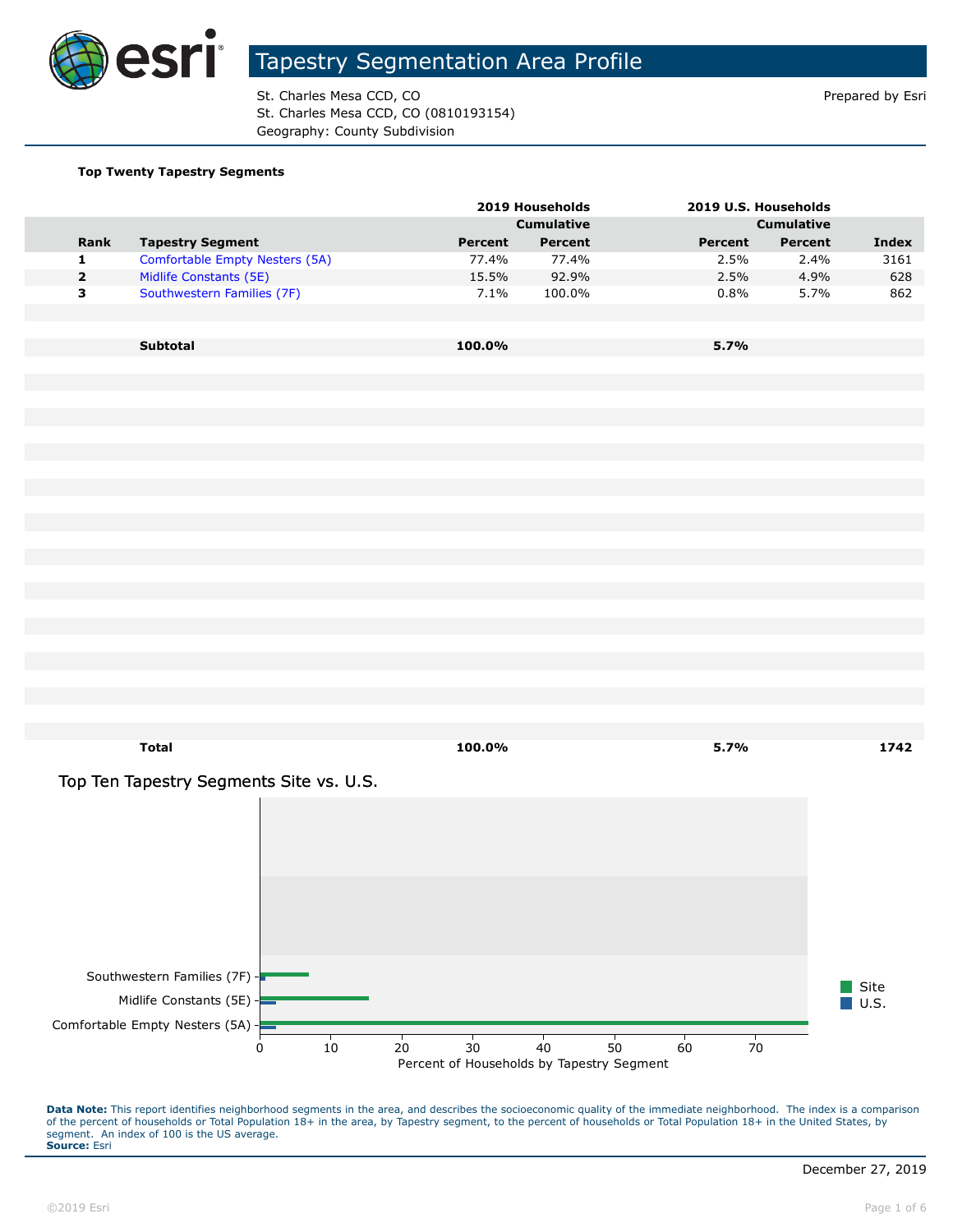

St. Charles Mesa CCD, CO **Prepared by Estimate St. Charles Mesa CCD**, CO St. Charles Mesa CCD, CO (0810193154) Geography: County Subdivision

#### 2019 Tapestry Indexes by Households

Index<br>1,500

#### 2019 Tapestry Indexes by Total Population 18+ Index 0 500 1,000 1,500 2,000 2,500 3,000 0 500 1,000 1,500 2,000 2,500 3,000 14C 14A 13D 13B 12D 12B 11E 11C 11A 10D 10B 9F 9D 9B 8G Tapestry Segments Tapestry Segments 8E 8C 8A 7E 7C 7A 6E 6C 6A 5D 5B 4C 4A 3B 2D 2B 1E 1C 1A

Data Note: This report identifies neighborhood segments in the area, and describes the socioeconomic quality of the immediate neighborhood. The index is a comparison of the percent of households or Total Population 18+ in the area, by Tapestry segment, to the percent of households or Total Population 18+ in the United States, by segment. An index of 100 is the US average. **Source:** Esri

1A 1C 1E 2B 2D 3B 4A 4C 5B 5D 6A 6C 6E 7A 7C 7E 8A 8C 8E 8G 9B 9D 9F 10B 10D 11A 11C 11E 12B 12D 13B 13D 14A 14C

Tapestry Segments

Tapestry Segments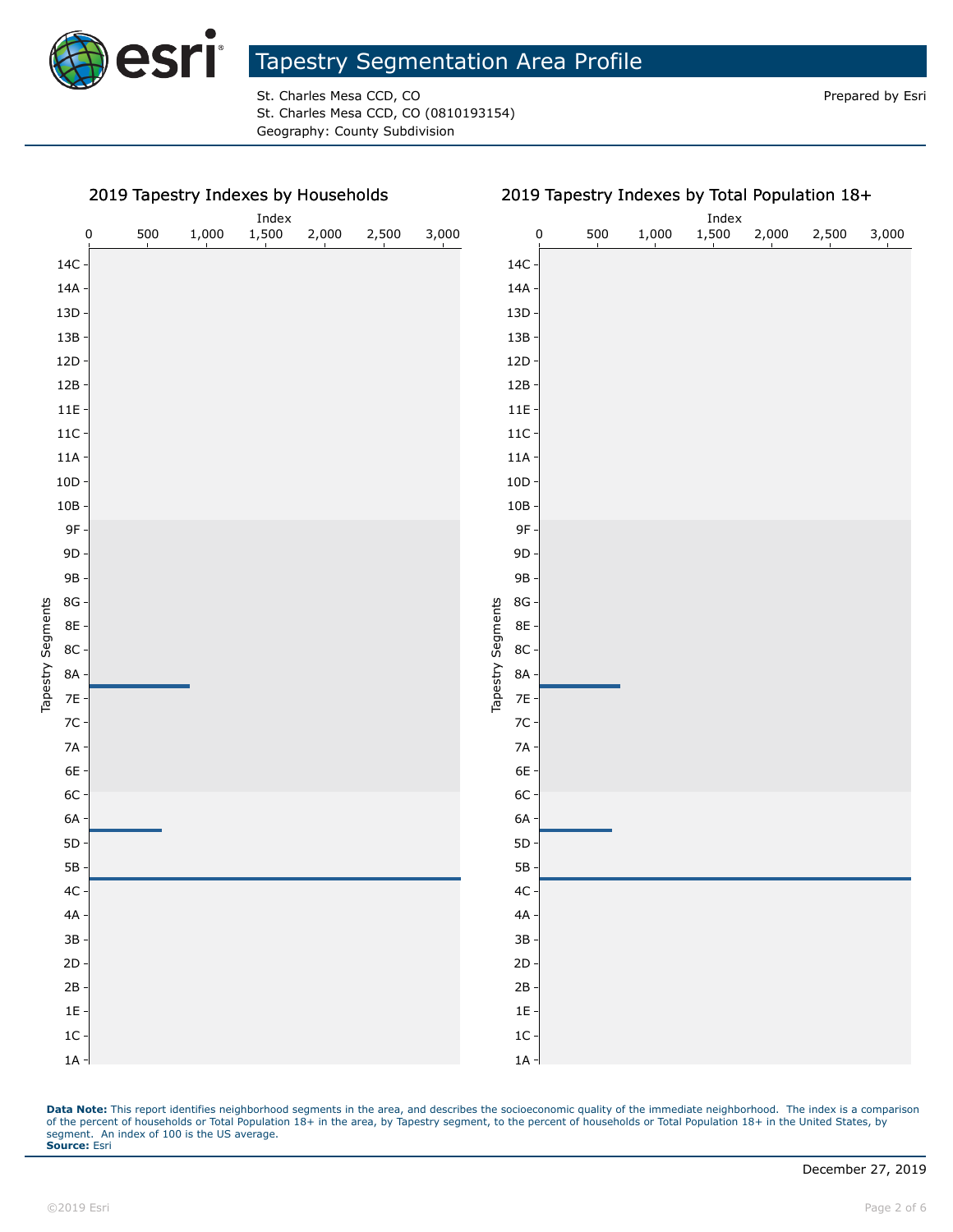

St. Charles Mesa CCD, CO **Prepared by Estimate St. Charles Mesa CCD**, CO St. Charles Mesa CCD, CO (0810193154) Geography: County Subdivision

| <b>Tapestry LifeMode Groups</b>        |               | 2019 Households |              |               | <b>2019 Adult Population</b> |              |
|----------------------------------------|---------------|-----------------|--------------|---------------|------------------------------|--------------|
|                                        | <b>Number</b> | <b>Percent</b>  | <b>Index</b> | <b>Number</b> | <b>Percent</b>               | <b>Index</b> |
| Total:                                 | 3,418         | 100.0%          |              | 7,209         | 100.0%                       |              |
|                                        |               |                 |              |               |                              |              |
| 1. Affluent Estates                    | 0             | $0.0\%$         | 0            | $\mathbf 0$   | 0.0%                         | $\mathbf 0$  |
| Top Tier (1A)                          | 0             | 0.0%            | 0            | 0             | 0.0%                         | 0            |
| Professional Pride (1B)                | 0             | 0.0%            | 0            | 0             | 0.0%                         | 0            |
| Boomburbs (1C)                         | 0             | 0.0%            | 0            | 0             | 0.0%                         | 0            |
| Savvy Suburbanites (1D)                | 0             | 0.0%            | 0            | $\mathbf 0$   | 0.0%                         | $\pmb{0}$    |
| Exurbanites (1E)                       | 0             | 0.0%            | 0            | 0             | 0.0%                         | 0            |
|                                        |               |                 |              |               |                              |              |
| 2. Upscale Avenues                     | $\mathbf 0$   | 0.0%            | 0            | 0             | 0.0%                         | 0            |
| Urban Chic (2A)                        | $\pmb{0}$     | 0.0%            | $\pmb{0}$    | $\pmb{0}$     | 0.0%                         | $\mathbf 0$  |
| Pleasantville (2B)                     | 0             | 0.0%            | 0            | 0             | 0.0%                         | 0            |
| Pacific Heights (2C)                   | 0             | 0.0%            | 0            | 0             | 0.0%                         | 0            |
| <b>Enterprising Professionals (2D)</b> | 0             | 0.0%            | 0            | 0             | 0.0%                         | 0            |
|                                        |               |                 |              |               |                              |              |
| 3. Uptown Individuals                  | 0             | 0.0%            | 0            | 0             | $0.0\%$                      | 0            |
| Laptops and Lattes (3A)                | 0             | 0.0%            | 0            | $\mathbf 0$   | 0.0%                         | 0            |
| Metro Renters (3B)                     | 0             | 0.0%            | 0            | 0             | 0.0%                         | 0            |
| Trendsetters (3C)                      | 0             | 0.0%            | 0            | 0             | 0.0%                         | $\mathbf 0$  |
|                                        |               |                 |              |               |                              |              |
| 4. Family Landscapes                   | 0             | $0.0\%$         | 0            | 0             | 0.0%                         | $\mathbf 0$  |
| Soccer Moms (4A)                       | 0             | 0.0%            | 0            | 0             | 0.0%                         | 0            |
| Home Improvement (4B)                  | 0             | 0.0%            | 0            | 0             | 0.0%                         | 0            |
| Middleburg (4C)                        | 0             | 0.0%            | 0            | 0             | 0.0%                         | 0            |
|                                        |               |                 |              |               |                              |              |
| 5. GenXurban                           | 3,177         | 92.9%           | 821          | 6,729         | 93.3%                        | 859          |
| <b>Comfortable Empty Nesters (5A)</b>  | 2,647         | 77.4%           | 3,161        | 5,672         | 78.7%                        | 3,211        |
| In Style (5B)                          | 0             | 0.0%            | 0            | 0             | 0.0%                         | 0            |
| Parks and Rec (5C)                     | 0             | 0.0%            | 0            | 0             | 0.0%                         | 0            |
| <b>Rustbelt Traditions (5D)</b>        | 0             | 0.0%            | 0            | 0             | 0.0%                         | 0            |
| Midlife Constants (5E)                 | 530           | 15.5%           | 628          | 1,057         | 14.7%                        | 628          |
|                                        |               |                 |              |               |                              |              |
| <b>6. Cozy Country Living</b>          | 0             | 0.0%            | 0            | $\mathbf 0$   | 0.0%                         | $\mathbf 0$  |
| Green Acres (6A)                       | 0             | 0.0%            | 0            | 0             | $0.0\%$                      | 0            |
| Salt of the Earth (6B)                 | 0             | 0.0%            | 0            | $\mathbf 0$   | 0.0%                         | 0            |
| The Great Outdoors (6C)                | 0             | 0.0%            | 0            | 0             | 0.0%                         | 0            |
| Prairie Living (6D)                    | 0             | 0.0%            | $\pmb{0}$    | 0             | 0.0%                         | $\mathbf 0$  |
| <b>Rural Resort Dwellers (6E)</b>      | U             | $0.0\%$         | O            | U             | $0.0\%$                      | U            |
| <b>Heartland Communities (6F)</b>      | 0             | 0.0%            | $\pmb{0}$    | 0             | 0.0%                         | $\mathbf 0$  |
|                                        |               |                 |              |               |                              |              |
| 7. Ethnic Enclaves                     | 241           | 7.1%            | 99           | 480           | 6.7%                         | 81           |
| Up and Coming Families (7A)            | 0             | 0.0%            | 0            | 0             | 0.0%                         | 0            |
| Urban Villages (7B)                    | 0             | 0.0%            | 0            | $\pmb{0}$     | 0.0%                         | $\mathbf 0$  |
| <b>American Dreamers (7C)</b>          | 0             | 0.0%            | 0            | 0             | $0.0\%$                      | 0            |
| Barrios Urbanos (7D)                   | 0             | 0.0%            | 0            | 0             | 0.0%                         | 0            |
| Valley Growers (7E)                    | 0             | 0.0%            | 0            | 0             | $0.0\%$                      | 0            |
| Southwestern Families (7F)             | 241           | 7.1%            | 862          | 480           | 6.7%                         | 705          |

Data Note: This report identifies neighborhood segments in the area, and describes the socioeconomic quality of the immediate neighborhood. The index is a comparison of the percent of households or Total Population 18+ in the area, by Tapestry segment, to the percent of households or Total Population 18+ in the United States, by<br>segment. An index of 100 is the US average.<br>**Source:** Es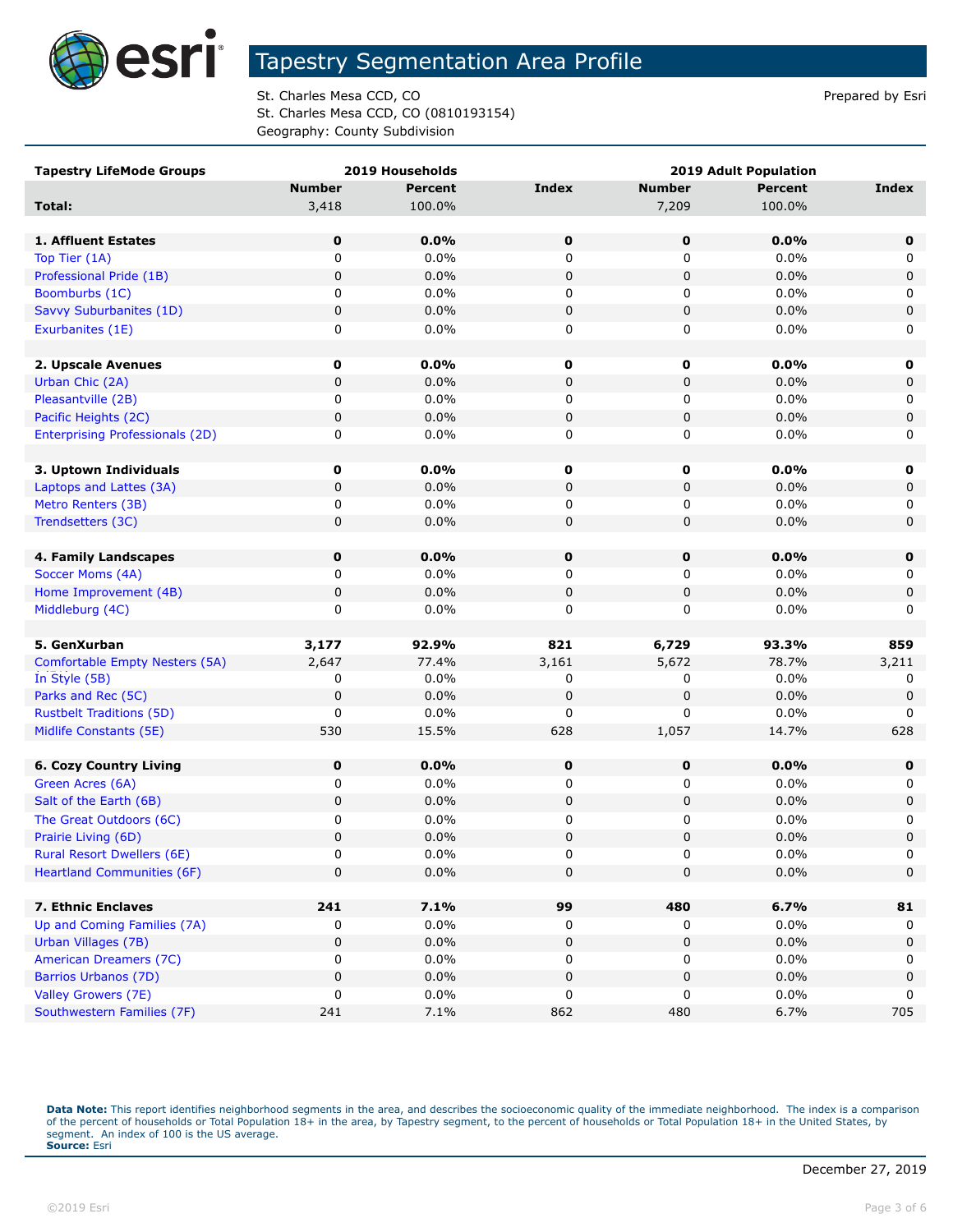

St. Charles Mesa CCD, CO **Prepared by Estimate St. Charles Mesa CCD**, CO St. Charles Mesa CCD, CO (0810193154) Geography: County Subdivision

| <b>Tapestry LifeMode Groups</b>        |               | 2019 Households |                  |                | 2019 Adult Population |                  |
|----------------------------------------|---------------|-----------------|------------------|----------------|-----------------------|------------------|
|                                        | <b>Number</b> | <b>Percent</b>  | Index            | <b>Number</b>  | <b>Percent</b>        | Index            |
| Total:                                 | 3,418         | 100.0%          |                  | 7,209          | 100.0%                |                  |
|                                        |               |                 |                  |                |                       |                  |
| 8. Middle Ground                       | 0             | 0.0%            | 0                | 0              | 0.0%                  | 0                |
| City Lights (8A)                       | 0             | 0.0%            | 0                | 0              | 0.0%                  | $\Omega$         |
| Emerald City (8B)                      | 0             | 0.0%            | 0                | 0              | 0.0%                  | $\mathbf 0$      |
| Bright Young Professionals (8C)        | 0             | 0.0%            | 0                | 0              | 0.0%                  | 0                |
| Downtown Melting Pot (8D)              | 0             | 0.0%            | $\mathbf 0$      | $\pmb{0}$      | 0.0%                  | $\mathbf 0$      |
| Front Porches (8E)                     | 0             | 0.0%            | 0                | 0              | 0.0%                  | 0                |
| Old and Newcomers (8F)                 | 0             | 0.0%            | $\mathbf 0$      | $\pmb{0}$      | 0.0%                  | $\mathbf 0$      |
| Hardscrabble Road (8G)                 | 0             | 0.0%            | 0                | 0              | 0.0%                  | 0                |
|                                        |               |                 |                  |                |                       |                  |
| 9. Senior Styles                       | 0             | $0.0\%$         | 0                | 0              | 0.0%                  | 0                |
| Silver & Gold (9A)                     | $\mathbf 0$   | 0.0%            | $\mathbf 0$      | 0              | 0.0%                  | $\mathbf 0$      |
| Golden Years (9B)                      | 0             | 0.0%            | 0                | 0              | 0.0%                  | 0                |
| The Elders (9C)                        | 0             | 0.0%            | 0                | 0              | 0.0%                  | $\mathbf 0$      |
| Senior Escapes (9D)                    | 0             | 0.0%            | 0                | 0              | 0.0%                  | 0                |
| <b>Retirement Communities (9E)</b>     | 0             | 0.0%            | $\mathbf 0$      | 0              | 0.0%                  | $\mathbf 0$      |
| Social Security Set (9F)               | 0             | 0.0%            | 0                | 0              | $0.0\%$               | 0                |
|                                        |               |                 |                  |                |                       |                  |
| 10. Rustic Outposts                    | 0             | 0.0%            | 0                | 0              | 0.0%                  | 0                |
| Southern Satellites (10A)              | $\mathbf 0$   | 0.0%            |                  | 0              | 0.0%                  | $\mathbf 0$      |
| Rooted Rural (10B)                     |               |                 | 0                |                | 0.0%                  |                  |
|                                        | 0<br>0        | $0.0\%$<br>0.0% | 0<br>$\mathbf 0$ | 0<br>$\pmb{0}$ | 0.0%                  | 0<br>$\mathbf 0$ |
| Diners & Miners (10C)                  |               |                 |                  |                |                       |                  |
| Down the Road (10D)                    | 0             | 0.0%            | 0                | 0              | 0.0%                  | 0                |
| Rural Bypasses (10E)                   | 0             | 0.0%            | $\mathbf 0$      | $\pmb{0}$      | 0.0%                  | $\mathbf 0$      |
|                                        |               |                 |                  |                |                       |                  |
| 11. Midtown Singles                    | 0             | 0.0%            | 0                | 0              | 0.0%                  | 0                |
| City Strivers (11A)                    | 0             | 0.0%            | 0                | 0              | 0.0%                  | 0                |
| Young and Restless (11B)               | 0             | 0.0%            | $\mathbf 0$      | $\pmb{0}$      | 0.0%                  | $\mathbf 0$      |
| Metro Fusion (11C)                     | 0             | 0.0%            | 0                | 0              | 0.0%                  | 0                |
| Set to Impress (11D)                   | 0             | 0.0%            | 0                | 0              | 0.0%                  | $\mathbf 0$      |
| City Commons (11E)                     | 0             | 0.0%            | 0                | 0              | 0.0%                  | 0                |
|                                        |               |                 |                  |                |                       |                  |
| 12. Hometown                           | 0             | $0.0\%$         | 0                | 0              | $0.0\%$               | 0                |
| Family Foundations (12A)               | 0             | 0.0%            | 0                | 0              | 0.0%                  | 0                |
| Traditional Living (12B)               | 0             | 0.0%            | 0                | 0              | $0.0\%$               | 0                |
| <b>Small Town Simplicity (12C)</b>     | 0             | 0.0%            | $\pmb{0}$        | $\pmb{0}$      | 0.0%                  | 0                |
| Modest Income Homes (12D)              | 0             | 0.0%            | 0                | $\mathbf 0$    | 0.0%                  | 0                |
|                                        |               |                 |                  |                |                       |                  |
| 13. Next Wave                          | 0             | $0.0\%$         | 0                | 0              | $0.0\%$               | 0                |
| <b>International Marketplace (13A)</b> | 0             | 0.0%            | $\pmb{0}$        | 0              | 0.0%                  | $\mathbf 0$      |
| Las Casas (13B)                        | 0             | 0.0%            | 0                | 0              | 0.0%                  | 0                |
| <b>NeWest Residents (13C)</b>          | 0             | 0.0%            | $\mathsf 0$      | $\pmb{0}$      | 0.0%                  | $\mathsf 0$      |
| Fresh Ambitions (13D)                  | 0             | 0.0%            | 0                | 0              | 0.0%                  | 0                |
| High Rise Renters (13E)                | 0             | 0.0%            | 0                | 0              | $0.0\%$               | $\mathbf 0$      |
|                                        |               |                 |                  |                |                       |                  |
| <b>14. Scholars and Patriots</b>       | 0             | 0.0%            | 0                | 0              | $0.0\%$               | 0                |
| Military Proximity (14A)               | 0             | $0.0\%$         | 0                | 0              | $0.0\%$               | 0                |
| College Towns (14B)                    | 0             | 0.0%            | 0                | 0              | 0.0%                  | $\mathbf 0$      |
| Dorms to Diplomas (14C)                | 0             | $0.0\%$         | 0                | 0              | $0.0\%$               | 0                |
|                                        |               |                 |                  |                |                       |                  |
| Unclassified (15)                      | 0             | $0.0\%$         | $\mathsf 0$      | 0              | $0.0\%$               | $\mathbf 0$      |
|                                        |               |                 |                  |                |                       |                  |

Data Note: This report identifies neighborhood segments in the area, and describes the socioeconomic quality of the immediate neighborhood. The index is a comparison of the percent of households or Total Population 18+ in the area, by Tapestry segment, to the percent of households or Total Population 18+ in the United States, by<br>segment. An index of 100 is the US average.<br>**Source:** Es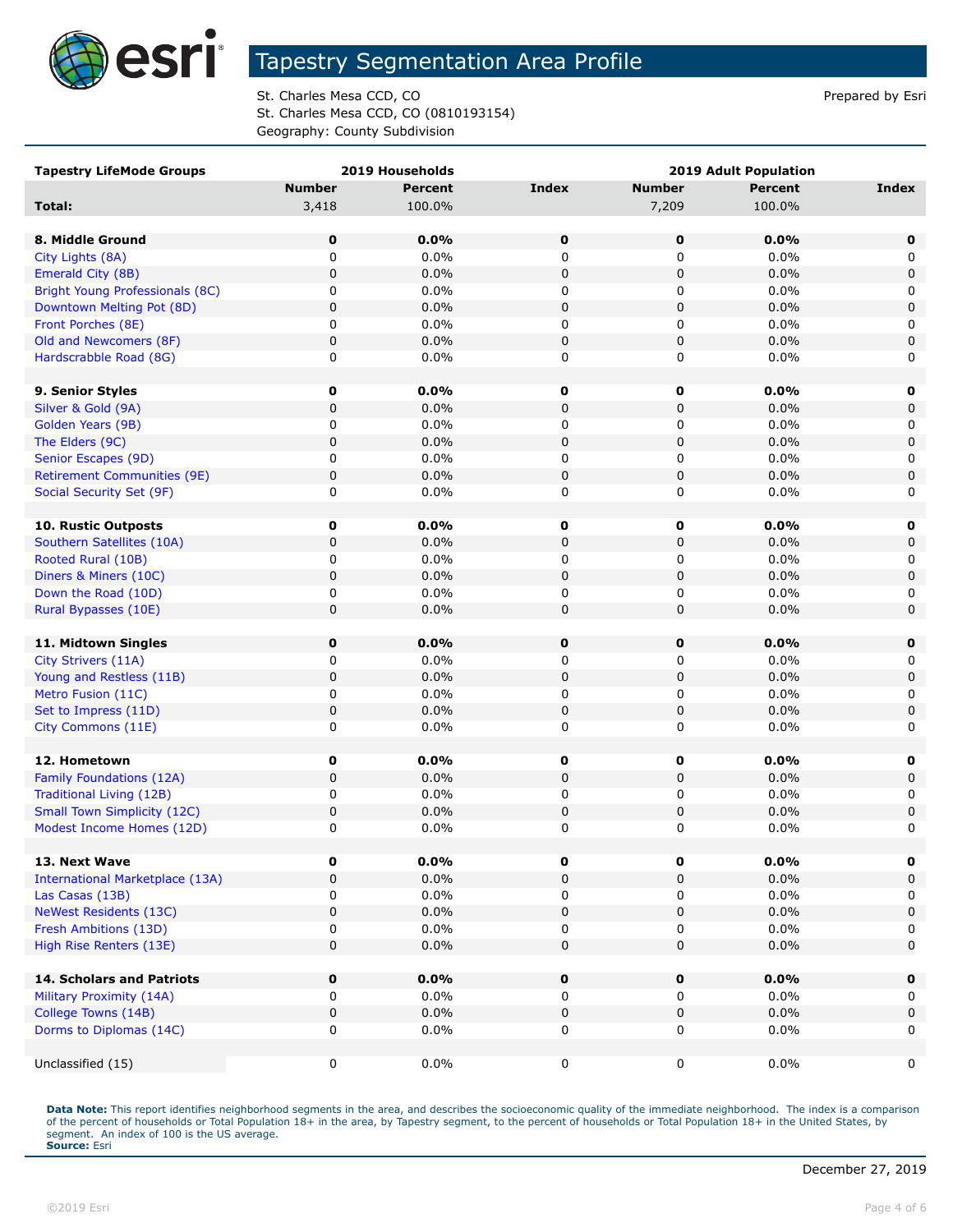

St. Charles Mesa CCD, CO **Prepared by Estimate St. Charles Mesa CCD**, CO St. Charles Mesa CCD, CO (0810193154) Geography: County Subdivision

| <b>Tapestry Urbanization Groups</b> |               | 2019 Households |                |                | <b>2019 Adult Population</b> |             |
|-------------------------------------|---------------|-----------------|----------------|----------------|------------------------------|-------------|
|                                     | <b>Number</b> | <b>Percent</b>  | Index          | <b>Number</b>  | <b>Percent</b>               | Index       |
| Total:                              | 3,418         | 100.0%          |                | 7,209          | 100.0%                       |             |
|                                     |               |                 |                |                |                              |             |
| 1. Principal Urban Center           | $\mathbf 0$   | 0.0%            | $\mathbf 0$    | $\mathbf 0$    | 0.0%                         | $\mathbf 0$ |
| Laptops and Lattes (3A)             | 0             | 0.0%            | 0              | 0              | 0.0%                         | 0           |
| Metro Renters (3B)                  | $\pmb{0}$     | 0.0%            | 0              | $\overline{0}$ | 0.0%                         | 0           |
| Trendsetters (3C)                   | 0             | $0.0\%$         | 0              | 0              | 0.0%                         | 0           |
| Downtown Melting Pot (8D)           | $\pmb{0}$     | 0.0%            | $\mathbf 0$    | 0              | 0.0%                         | $\mathbf 0$ |
| City Strivers (11A)                 | 0             | $0.0\%$         | 0              | 0              | 0.0%                         | $\mathbf 0$ |
| <b>NeWest Residents (13C)</b>       | $\pmb{0}$     | 0.0%            | $\pmb{0}$      | $\mathsf 0$    | 0.0%                         | $\pmb{0}$   |
| Fresh Ambitions (13D)               | 0             | $0.0\%$         | 0              | 0              | 0.0%                         | 0           |
| High Rise Renters (13E)             | $\pmb{0}$     | 0.0%            | $\mathsf 0$    | 0              | 0.0%                         | 0           |
|                                     |               |                 |                |                |                              |             |
| 2. Urban Periphery                  | 241           | 7.1%            | 42             | 480            | 6.7%                         | 38          |
| Pacific Heights (2C)                | 0             | 0.0%            | $\mathbf 0$    | 0              | 0.0%                         | $\Omega$    |
| <b>Rustbelt Traditions (5D)</b>     | $\pmb{0}$     | 0.0%            | 0              | $\pmb{0}$      | 0.0%                         | $\mathbf 0$ |
| Urban Villages (7B)                 | 0             | 0.0%            | 0              | 0              | 0.0%                         | 0           |
| American Dreamers (7C)              | $\pmb{0}$     | 0.0%            | $\mathbf 0$    | $\mathbf 0$    | 0.0%                         | $\mathbf 0$ |
| Barrios Urbanos (7D)                | 0             | $0.0\%$         | 0              | 0              | 0.0%                         | 0           |
| Southwestern Families (7F)          | 241           | 7.1%            | 862            | 480            | 6.7%                         | 705         |
| City Lights (8A)                    | 0             | 0.0%            | 0              | 0              | 0.0%                         | 0           |
| Bright Young Professionals (8C)     | $\pmb{0}$     | 0.0%            | $\mathbf 0$    | 0              | 0.0%                         | $\mathbf 0$ |
| Metro Fusion (11C)                  | 0             | $0.0\%$         | 0              | 0              | 0.0%                         | 0           |
| <b>Family Foundations (12A)</b>     | $\pmb{0}$     | 0.0%            | $\pmb{0}$      | 0              | 0.0%                         | $\mathsf 0$ |
| Modest Income Homes (12D)           | 0             | 0.0%            | 0              | 0              | 0.0%                         | 0           |
| International Marketplace (13A)     | $\mathbf 0$   | 0.0%            | $\mathsf 0$    | $\mathsf 0$    | 0.0%                         | $\pmb{0}$   |
| Las Casas (13B)                     | 0             | $0.0\%$         | 0              | 0              | 0.0%                         | 0           |
|                                     |               |                 |                |                |                              |             |
| 3. Metro Cities                     | $\mathbf 0$   | 0.0%            | $\mathbf 0$    | $\mathbf 0$    | $0.0\%$                      | 0           |
| In Style (5B)                       | $\pmb{0}$     | 0.0%            | $\pmb{0}$      | 0              | 0.0%                         | $\mathbf 0$ |
| Emerald City (8B)                   | 0             | 0.0%            | 0              | 0              | 0.0%                         | 0           |
| Front Porches (8E)                  | $\mathbf 0$   | 0.0%            | $\mathsf 0$    | $\mathsf 0$    | 0.0%                         | 0           |
| Old and Newcomers (8F)              | 0             | 0.0%            | 0              | 0              | 0.0%                         | 0           |
| Hardscrabble Road (8G)              | $\pmb{0}$     | 0.0%            | $\pmb{0}$      | $\pmb{0}$      | 0.0%                         | 0           |
| <b>Retirement Communities (9E)</b>  | 0             | 0.0%            | 0              | 0              | 0.0%                         | 0           |
| Social Security Set (9F)            | $\mathbf 0$   | 0.0%            | $\pmb{0}$      | $\pmb{0}$      | 0.0%                         | $\mathbf 0$ |
| Young and Restless (11B)            | 0             | $0.0\%$         | 0              | 0              | 0.0%                         | 0           |
| Set to Impress (11D)                | $\pmb{0}$     | 0.0%            | $\pmb{0}$      | 0              | 0.0%                         | 0           |
| City Commons (11E)                  | $\pmb{0}$     | $0.0\%$         | $\pmb{0}$      | 0              | 0.0%                         | 0           |
| Traditional Living (12B)            | $\mathbf 0$   | 0.0%            | $\mathsf 0$    | $\mathsf 0$    | 0.0%                         | $\pmb{0}$   |
| College Towns (14B)                 | 0             | $0.0\%$         | 0              | 0              | 0.0%                         | 0           |
| Dorms to Diplomas (14C)             | $\mathbf 0$   | 0.0%            | $\overline{0}$ | 0              | 0.0%                         | $\mathbf 0$ |

Data Note: This report identifies neighborhood segments in the area, and describes the socioeconomic quality of the immediate neighborhood. The index is a comparison of the percent of households or Total Population 18+ in the area, by Tapestry segment, to the percent of households or Total Population 18+ in the United States, by<br>segment. An index of 100 is the US average.<br>**Source:** Es